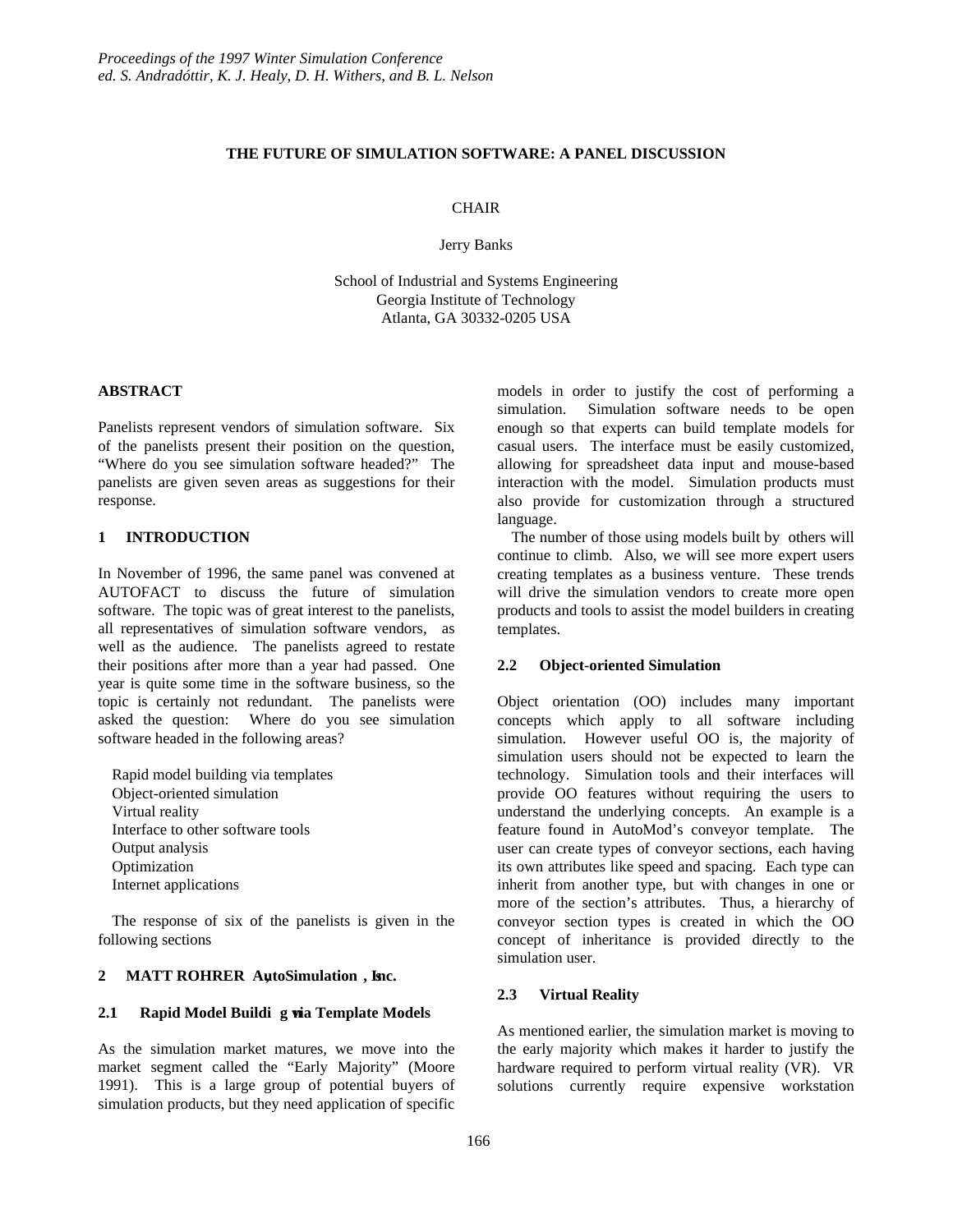hardware costing ten times as much as a standard desktop personal computer.

The real need is to get decision makers "inside" their facilities and data through visualization. Not everyone needs to get inside their model and manipulate it using VR. Simulation products today run the gamut from 2D schematic pictures to realistic 3D animation. The market is pushing to have photorealisitic animation at the level seen in movies such as "Toy Story" and "Jurassic Park." As 3D Application Programming Interfaces (API) are used to build the next generation of simulation tools, all simulation products will have better graphics. Ten years ago simulation vendors might have said that realistic graphics were not important. Now, realistic graphics are required. In the future, graphics will continue to improve allowing more people to visualize systems before they are built.

#### **2.4 Interface to Other Software Tools**

As CAD systems advance, more intelligence will be embedded within drawing objects, and simulation tools will adapt to import drawing intelligence directly. An example could be an intelligent machine in the CAD database. The CAD operator will be able to select a specific machine from a library of machines from different vendors. The library element will not only contain accurate dimensional information about the device, but also the downtime and preventive maintenance schedules. This information will be passed to the simulation directly from the CAD system.

Many simulation software products use spreadsheets for their user interface. Some use a proprietary spreadsheet solution, while others link to products like MS Excel. As mainstream spreadsheet products continue to improve, spreadsheet user interfaces will be more prevalent. Most computer users are familiar with spreadsheet use, so spreadsheets can become the common input data environment for user friendly template models.

# **2.5 Output Analysis**

Output analysis tools for simulation need to include more guidance for users to prevent erroneous inferences. The software needs to protect the non-expert user from making mistakes when interpreting the results. Additionally, the expert user needs better tools for constructing customized reports and capturing simulation information for later analysis.

## **2.6 Optimization**

Many of our customers and prospects want simulation to go farther in providing a good solution to a given

problem. They want the computer to perform the tedious job of iterating to that solution. The decision maker using a simulation model and optimization needs to be careful and understand the results supplied by the model. Blindly following the recommendation of a software package could lead to costly mistakes.

Several simulation products today include optimization technology. Heuristic algorithms usually require many runs of the simulation. New algorithms will be developed to reduce the number of simulation runs required. Simulation tools should be able to adapt quickly in applying the new algorithms. Additionally, simulation software that allows for parallel and distributed computing can take advantage of networks of computers where many runs or long run lengths are required.

#### **2.7 Internet Applications**

Simulation tools will provide better ways of disseminating information using the Internet. The web is a perfect medium for information transfer in many forms. Animation video, still pictures, reports, and graphs will come together on the web to help others see the results of simulation models.

User friendly interfaces will be developed in Java to provide a way of inputting data and experimenting with models. Thus, simulation will become a client/server application in many organizations, and the Internet will be the conduit.

#### **3 JIM RIVERA, Imagine That, Inc.**

The current focus of the simulation industry is to increase the usability of simulation software while maintaining or increasing flexibility and accuracy. Borrowing successful features from other desktop applications, simulation software is developing into a more user-friendly tool. Advances such as graphical user-interfaces, object-oriented programming, template models, and interfaces with other tools will continue to make it easier to build and maintain useful simulation models. This will make the power of simulation accessible to more people than ever.

#### **3.1 Object-oriented Simulation**

Object-oriented program development allows users to take advantage of flexible pre-built constructs. Combined with a graphical user interface, this has greatly altered how people are creating models. Today, it is not uncommon for entire models to be created using "point and click" methods and by completing simple dialog boxes. In addition, by allowing the user to hide and show model details as appropriate for the target audience, hierarchy has changed how models are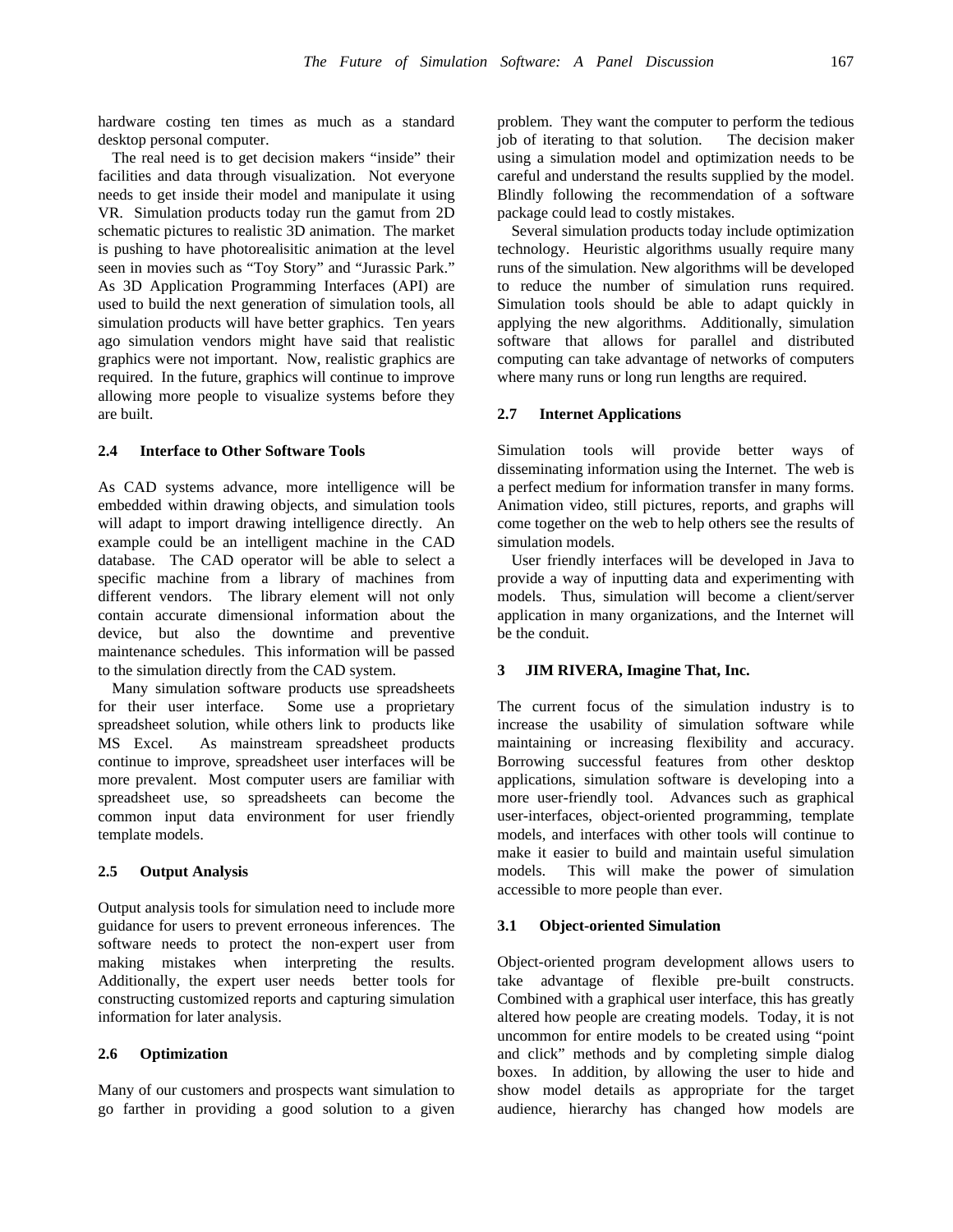presented. As these interfaces become more sophisticated, building and presenting models will become more intuitive.

#### **3. 2 Template Models**

Template models will also reduce model building effort. While no two companies conduct business in exactly the same way, it is very common for companies within the same industry to perform the same tasks. A flexible template model can provide a framework to which detail can be added to accurately depict specific processes. Template models, developed by industry experts, can not only help reduce model development time, but can provide valuable insight into the appropriate inputs to be considered when analyzing a given process.

## **3.3 User Interface**

For most complex problems, simulation is only one part of the total solution. A variety of applications can help the users define their processes, acquire the necessary empirical data, model and simulate the process, analyze and optimize the process, and present the results. Improvements in the interface between different software applications will help to provide a seamless integration of tools therefore reducing unnecessary rework and user errors.

Advances in simulation software will never eliminate the need for users to have a good understanding of their processes. However, reducing the amount of effort required to build and maintain a simulation model will help users to spend less time on the details and overhead of modeling and more time solving the problem at hand.

#### **4 DONALD A. HICKS, PROMODEL Corp.**

Predicting the future is a tricky game. The saying goes that the person who speaks from the crystal ball should learn to live with the taste of broken glass. Yet, there is much to be gained from taking a step back from the urgent affairs of the day to examine the implications of the enormous waves of change threatening to wash through the shores of the tiny technological island called "simulation." While one does not wish to spend time picking glass shards from the teeth, many of the ramifications of the current waves are so evident as to merit a few precarious prognostications.

To get a feel for where simulation software and the industry that produces it is headed, we must first understand the major waves of change in two areas: software in general, and simulation techniques in particular.

### **4.1 The Software Industry**

The global software industry, as it is indeed a world-wide market, has two major technological forces that will directly change the shape of simulation in the future. The all powerful and much ballyhooed Internet is often mistakenly confused with the related concept of distributed computing. The Internet puts everyone on the same network, allowing people to share and collaborate on computing tasks. Distributed computing means that software components on any single machine can offer their services to other machines on the network. Conversely, multiple programs can collaborate with each other, turning a bunch of little computers into a giant, immensely powerful computing organism. The effect for all software programs is that computing power is becoming scalable.

While the speed of individual computing nodes will continue to improve (doubling approximately every 18 months), distributed computing will present opportunities to increase computational power by several orders of magnitude very quickly. Think of it this way: A single simulation running on a single machine can be sped up mainly by getting faster hardware. What if, however, you could run each of your 50 replications on a different machine on the network simultaneously? How about 1000 simulation experiments? If you could get simulation output 1000 times faster, how would you change your approach to experimental design?

#### **4.2 Simulation Software**

Object technology goes hand in hand with distributed computing. For distributed computing to be viable, software must be designed and implemented as components whose services can be accessed from any other component that needs it. Simulation software, like most programs, is really a bundle of interacting functional components (random number generator, event calendar, statistical output processor, and user interface, just to name a few). To improve performance, or because the software was designed using older design paradigms, or sometimes out of bad habit, developers of simulation software have tended to tightly bundle all of the components together as a single program, without adhering to a disciplined object-oriented componentdesign approach.

The result is that simulation programs have tended to be difficult to integrate with other applications. Oh sure, ActiveX/OLE automation wrappers and custom APIs have made it possible for programs to talk to each other, but future applications, including simulation software programs, must allow users access to all of their components, to utilize any of the services they need. Don't like the user interface that comes with the basic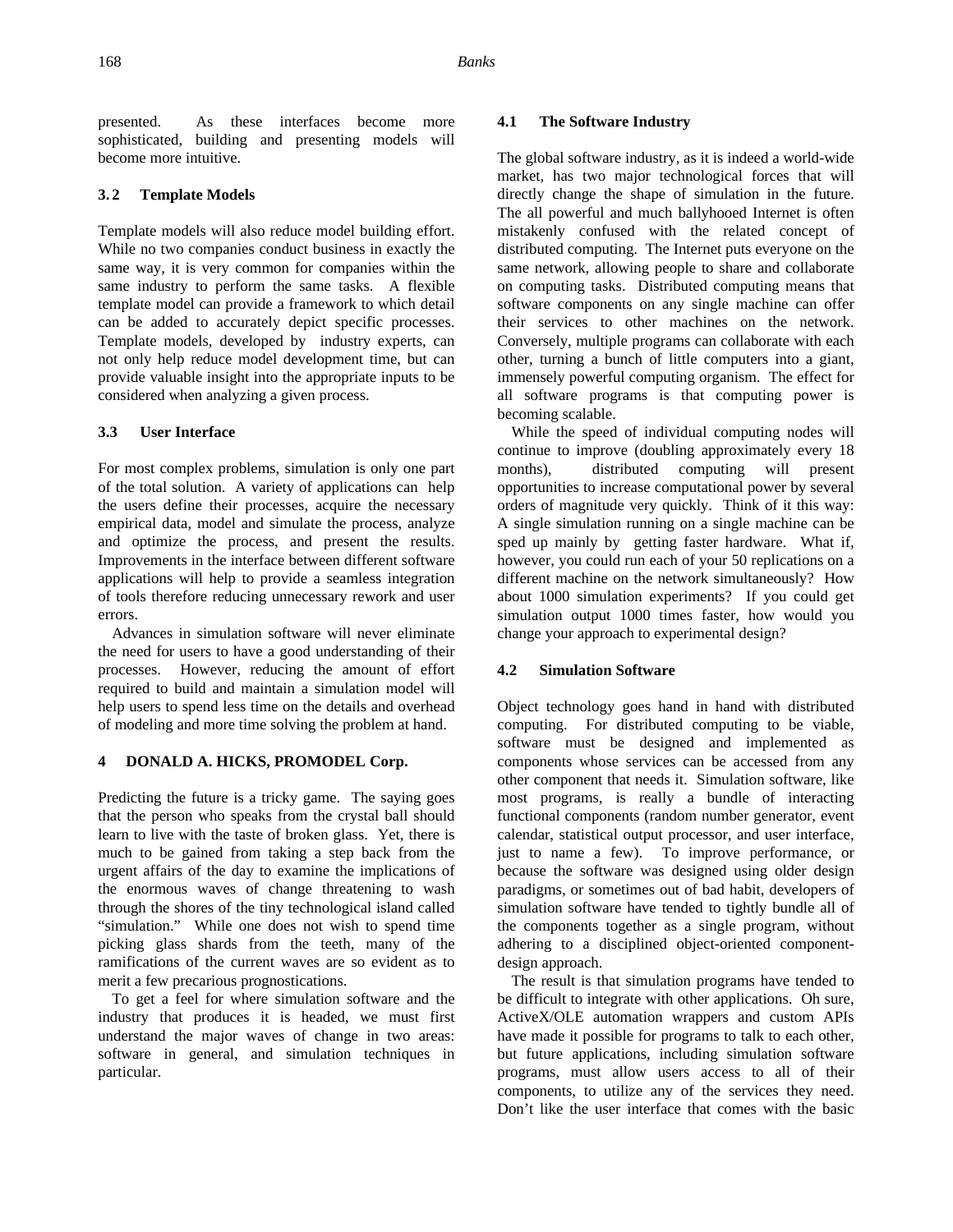modeling environment? Create your own. Need to stream output statistics directly to a remote user's screen, a data warehouse, or an external optimization program? Have your MIS department (or your summer intern) implement a bridge.

# **4.3 Predictions**

Obviously not every user of today's simulation software will be writing custom simulation applications. However, some will. And what is more likely, simulation capabilities will be a set of services that systems designers and IT producers will include based on users' business needs. This should greatly increase the number of simulation users—but not necessarily the number of model builders. In fact, many models will be built directly from data sources already present in the enterprise computing system of large businesses.

So, distributed computing and object technology will make the next generation of simulation software able to tackle much more complex problems, while increasing the availability of its power to many users who are new to simulation technology. While these waves in themselves are enough to redefine simulation as an industry, there is an extremely important shift in how simulation itself is used and in what capacity.

Simulation, as a tool, is used in projects for one or more of the following three reasons; calculation, visualization, and communication. Improvement in simulation's usefulness as a visualization tool will continue to improve, as will its importance as a means of communication. However, the most exciting and dramatic changes will occur in simulation's ability to calculate information.

With the integration of optimization approaches and machine learning techniques, simulation becomes the engine of a much more complete, and useful, computational approach to problem solving. A major part of the simulation's future lies in this area: simulation calculates the performance measures, or outputs, of a model, while intelligent experimental procedures use goal seeking methods to find solutions.

This approach is extremely powerful and unique. Problems that cannot be modeled using mathematical equations can be tackled by bringing computational power to bear on them. Here's an example: Assume that we are attempting to schedule 10 jobs through two production lines (three machines in each line). There are different changeovers involved between any two of the 10 jobs, and each job has a different cycle time on each machine. Today, we model this problem and optimize the sequence and assignment of the jobs using a mathematical model.

What if we have only one operator, who must be present for some portions of the operations? What if we have other complex constraints that are time related and dependent on the situation? These issues typically befuddle the mathematical programming approach, because they become impossible to model using equations. In simulation, however, we have a means to model the system very accurately. Combined with an intelligent goal seeking algorithm, the simulation simply becomes the function mapping inputs (the assigned line and sequence number of each job) with outputs (time to compete all jobs, total setup time, etc.).

One further point regarding optimization: Do we really want the "absolutely optimal" sequencing and line assignments for our 10 jobs? What if our optimal schedule happens to be completely derailed by any deviation from the plan? Put another way, if random variance occurs in any of the aspects of the predicted system performance, does it change our notion of "best?"

In the real world, variance happens. A major advantage of simulation is that, in addition to dealing with complex problems, it can handle variance in inputs and outputs. As simulation grows into a problem solving technique, we will need to help users clarify exactly what they really want out of a "good" solution. Our definition of "problem solving" must, in the light of computational based approaches, evolve to mean something akin to "problem negotiating," i.e., finding answers that matter because they are relevant to improving real-world situations, not identifying abstract mathematical extreme points. Indeed, the very concept of an "optimal" solution is overly simplistic. As a production manager, would you rather run a schedule that is the mathematically optimal solution, but will perform abysmally 65% of the time, or the  $6<sup>th</sup>$  best mathematical solution that will perform well 95% of the time?

Companies that successfully adopt this kind of approach to decision making will, over time, perform better financially than those that don't. Simulation based computational problem solving approaches are the tools that will support those successful companies. The next 10 years should prove to be an amazing time for those of us in the simulation world. We are the ones who are responsible for putting simulation's power in the hands of people who can use it to make better decisions. Our success will depend almost entirely on our attitude: We make simulation technology serve our customers and not vice versa.

#### **5 MARTIN R. BARNES** Dene bRobotics, Inc.

This position statement provides a view of the future of simulation from two vantage points: The current trends, and some opportunities for changing direction.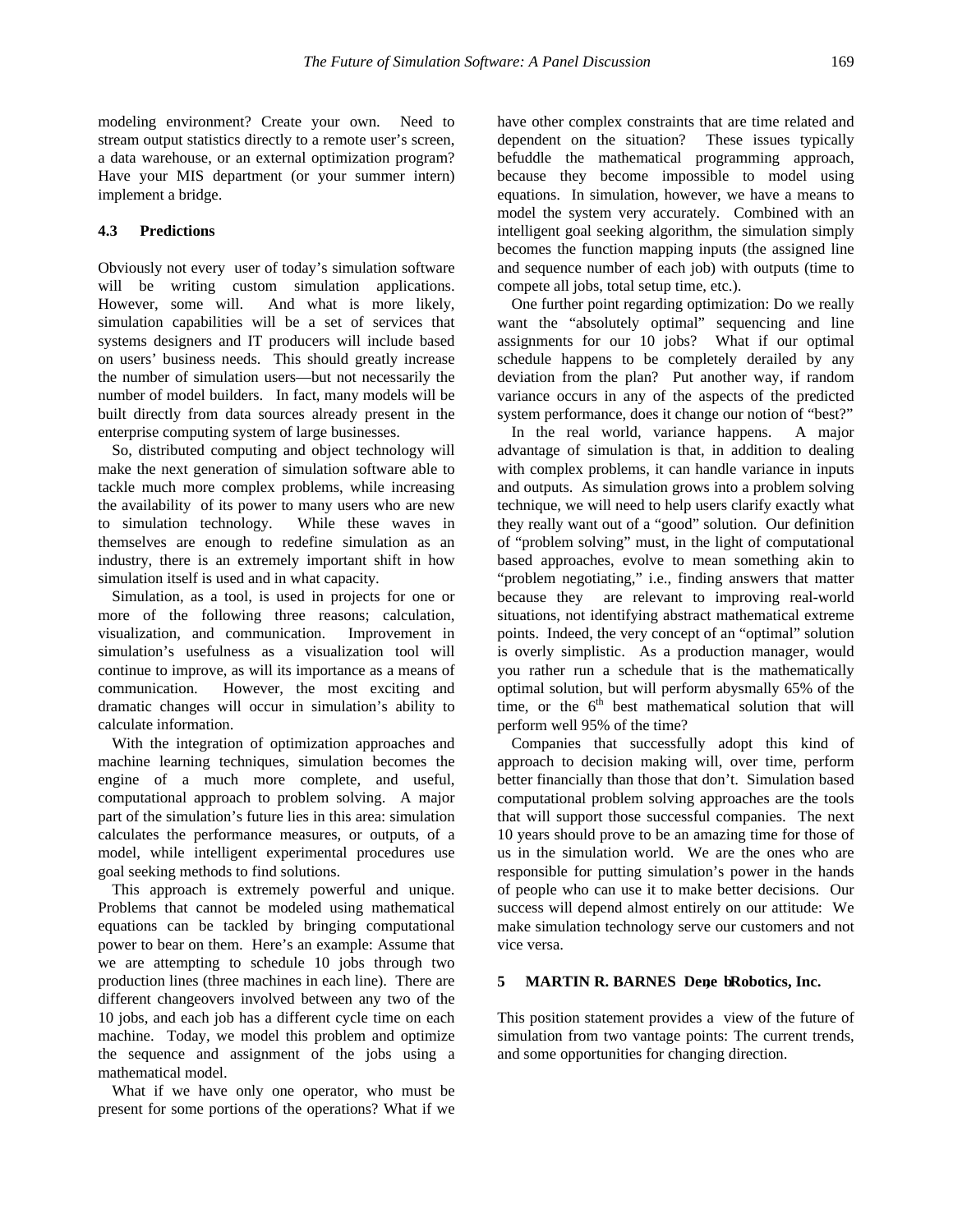# **5.1 Current Trends**

The discrete event simulation marketplace is comprised of a small core of experts and a large shell of consumers. Fortunately for the larger group, the experts have managed to impose a degree of rigor on simulation vendors. This has tended to filter out products that are smoke and mirrors or that would produce invalid results even when used properly. Thus the trend towards easy modeling has been tempered by the inclusion of powerful features which can complement the easy modeling by providing additional flexibility. Future evolutionary development will continue this trend largely because in this field acknowledged experts do have significant influence on product acceptance. Similarly, the community of users formed by SCS, IIE etc., provides communication about products that would quickly shoot down a new product that was deficient.

# **5.1.1 Ease of Use – Ease of Understanding**

A feature common to all markets is the desire for a tool that solves a problem exactly the way an individual user wants and with no effort or understanding involved. We just want the simulation to do what we want it to do without the bother of telling it what we want it to do. Well, unrealistic as this is, it does point vendors in the direction of products that assist the modeling and analysis processes. In general, the more focused a product is, the easier it can be made to use. Simulation vendors should be trying not only to make their products easy to use, but also to make them such that the model behavior is easy to understand. Simply building a model without understanding how it operates, and then accepting the numeric results, is a recipe for disaster.

## **5.1.2 Domain-specific Products**

In general, the move towards the end user requires problem domain terminology and interfaces with two main areas of promise. Firstly, templates which typically provide generic modeling capability within a vertical industry. Secondly, the provision of equipment-based modeling objects, such as specific robots with known performance capabilities. The latter approach requires more cooperation with equipment vendors, but offers the end user a richer approach to easier modeling.

# **5.1.3 Object-oriented Modeling**

The direction of object-oriented modeling fits well with the discrete-event simulation paradigm. The capability to create classes of elements, with a combination of shared and unique behavioral characteristics fits particularly well with the equipment-based modeling objects described above.

# **5.1.4 Graphics and Virtual Reality**

Virtual reality is simply the next stage in the user interface. The communication aspects of realistic, threedimensional graphical representations of the simulation model are what we would have liked to have at the beginning if we only had the combination of hardware power and graphics tools. However, the use of immersion and interaction with the simulation world is still in its infancy. In the future, expect to see a design team, immersed entirely in the virtual world, building and testing its manufacturing processes. In this world, problems and improvement possibilities will be identified by a mixture of observation, analysis and human communication. Solutions will be tried interactively, using a mixture of tools including behavioral logic that will be constructed with voice input.

# **5.1.5 Interface to other Software Tools**

The simple interfaces to/from CAD, spreadsheets, databases etc. are now established as part of most simulation products. The links to more specialized software tools such as process planners are already available, typically using techniques such as ASCII files or DLLs. The links will become easier and more generally available. The advantage to this kind of integration is often perceived as the reduction of reentering data. However, (see below) more often the real value is in bringing together a team of people, each member of which has responsibility for part of the data and educating the team members as to the impact of their area of responsibility on the overall manufacturing process.

# **5.1.6 Output Analysis**

The use of designed experiments and optimization techniques can be expected to grow. The inclusion of goal-seeking in spreadsheets has clearly shown the desire for tools to help sift through a range of possibilities in a more effective manner. Once again, the mathematical complexity of the solution needs to be masked by an interface applicable to both the power user and the average user. As for the running model, it is important that the user has the tools to assist with an understanding of what is happening.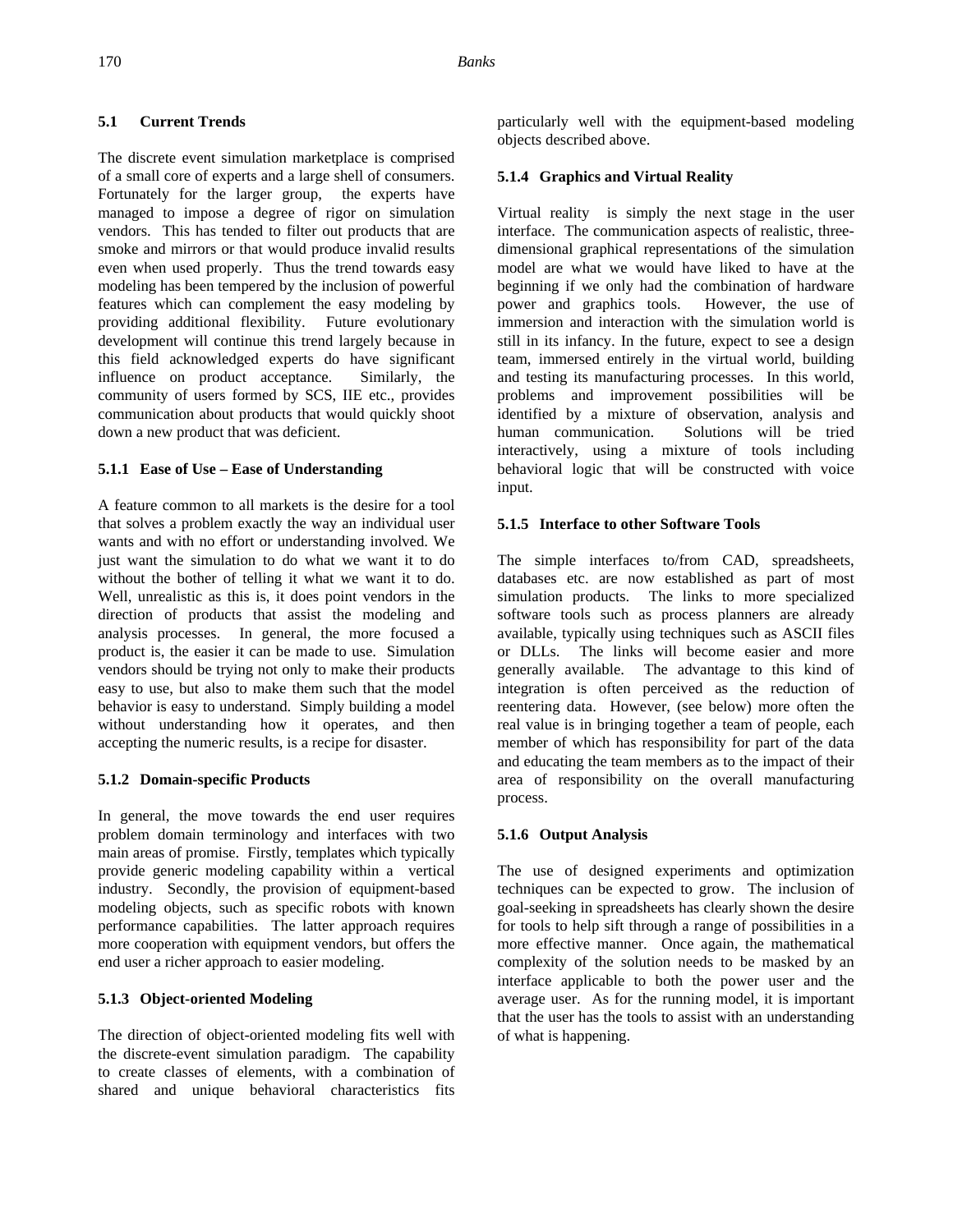### **5.1.7 Internet Applications**

There are already simulations keyed off browsers, executed remotely and passing back data. VRML 2 can be used to pass around recordings of running 3D simulations. These recordings allow the viewer to 'walk' or 'fly' around the virtual world as the simulation runs. More sophisticated tools allow a running model to be viewed simultaneously at several sites, with run control being passed from site to site as required.

### **5.1.8 Expanded Use**

A trend in the use of simulation that has really been tackled quite effectively is to get it more widely used. Education has contributed to this and the simulation vendors have often been at the forefront. Also, the advances in ease and speed of use have allowed the tool to be more accepted, and more easily used by both experts and non-experts and often on projects where time scales are short so that in earlier days it would not have been possible.

## **5.2 Possibilities**

The advances made in computer-based discrete event simulation so far tend to mask the poor progress that has been made in ongoing use of simulation. Most models are thrown away. Once the apparent urgency of a situation has passed, the effort in maintaining a model, in case it might be needed quickly some day, is not very attractive. To some extent this is because in many situations there is a continual 'creeping' change rather than a single major change. Human nature is to believe that the results of small changes can be foreseen without a detailed analysis. Another reason for this is that potential ongoing applications of simulation have not yet been adequately explored, developed or marketed. Can we find cost/benefits that encourage the ongoing use of simulation models? Some areas of promise are scheduling, process monitoring and process control.

Another area of promise is for companies to use simulation as a thread of communication between their various organizational elements. To be able to link simple conceptual modeling, through focused highly detailed modeling to the final big picture modeling is a major attraction for senior management. The removal of different modeling methods/repeated work to reduce training time/duplication of effort is attractive but far more is the attraction of a consistent and effective communication process for the various elements of the organization. This requires more highly integrated simulation tools as well as the ability to integrate with other software.

## **6 WILLIAM R. LILEGDON, PRITSKER Corporation**

For many years, simulation has been used by manufacturers to predict the impact of change on their manufacturing processes. The success of these projects has been well documented and the return on investment significant. However, discrete-event simulation remains more of an art form than an everyday tool due to the complicated nature of building and maintaining models. Two key technical developments may now change this environment: integration with other applications, and interoperability between simulation products.

### **6.1 Integration**

Building and analyzing models of manufacturing processes requires a thorough understanding of both the process and the data associated with the process. Now that more manufacturers are implementing systems such as enterprise resources planning (ERP), computer-aided design (CAD) for facility layout, and computer aided process planning for product development, all of which store data in an accessible format, simulation software can more easily access this data. Initial applications are using this data to begin to define process flow and operation times in models. While this data will not fully represent the process, it does help reduce the model building time and increase its accuracy by eliminating misinformation and errors. Integration between a manufacturing planning system or software such as CAD also means that the model can be updated with actual data from manufacturing systems.

Integration with these other systems will force simulation software providers and users to rethink applications. Models that use data from the shop floor directly and automatically, are being used today, and increasing so. As this trend continues, simulation applications will become less expensive and more commonplace.

### **6.2 lnteroperability**

Exchanging data between different simulation tools is an emerging technological improvement that brings significant contributions to the bottom line. Selected simulation tools can predict tool path or robotic performance, while others predict overall system throughput or specific work center loading or job sequence. Understanding these performance issues before implementation can contribute to better product and process design. However, creating a model, representing the same scenario, with different simulation tools, can be tremendously expensive. Several research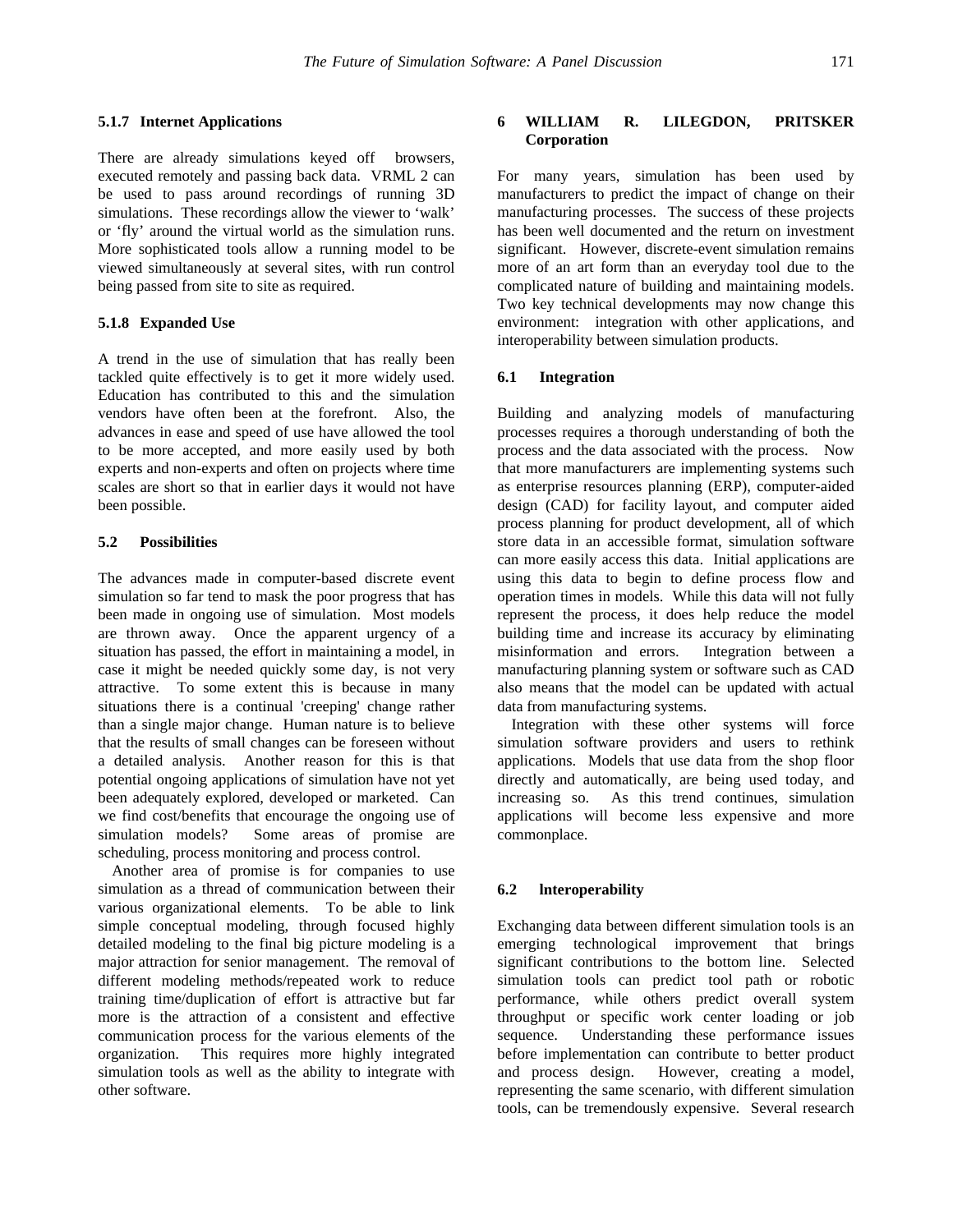programs and initiatives are underway that address this interoperability issue. These efforts focus on creating environments where simulation tools with different areas of application can use a common data definition for product and process information. From this common database, the tools can provide their independent predictions of performance, all using the same definition of the process. This interoperability will lead to dramatic shortening of the product and process design cycle and savings for the organizations that implement these technologies.

The U.S. Air Force-sponsored Simulation Assessment Validation Environment (SAVE) has demonstrated the possibilities of an integrated product and process design approach. The program was aimed at integrating and implementing modeling and simulation tools into a virtual manufacturing environment to reduce life cycle costs in the development of fighter aircraft. The first phase of this project demonstrated an integrated simulation environment using CAD, project risk, robotic performance, process performance, and schedule simulations. The program demonstrated total life cycle cost savings of \$3 billion. The impact of one recommendation arrived at through the program-the modification of a horizontal stabilizer assembly for F-16 fighter planes represents a net savings of \$885,465.

Simulation software can follow the path of other design and analysis software that allow the sharing of data between applications. Users get faster, more accurate models of the systems they manage and can rapidly improve these systems.

## **7 DENNIS PEGDEN, Systems Modeling Corp.**

Over the past 35 years, simulation technology has moved from the domain of a small group of highly technical and skilled technology enthusiasts to a broad base of users in both manufacturing and non-manufacturing applications. Simulation technology has advanced to the point where it has become a mainstream critical technology that helps large and small enterprises around the world reduce risks and make better decisions.

### **7.1 Improving Tools**

Simulation tools are becoming dramatically easier to learn and use, and as a result, the barrier to new users has been reduced significantly. Along with the widespread availability of personal computers, this ease-of-use component has been the primary factor creating the rapid expansion of technology in enterprises throughout the world.

In addition to providing a dramatically simplified modeling environment, these tools also provide a total project orientation that supports the simulation process

from initial data collection and analysis through model building, verification and validation, design of experiments, and analysis of results. The environments also provide computer-directed tutorials, online documentation, context-sensitive help, and highly focused examples. The role of graphics in simulation has continued to expand and improve.

One of the important areas of focus for simulation tools is data and program integration. The data for models typically reside in spreadsheets, corporate databases, and other sources. The ability to access this data directly from within a model is a very important capability. In addition, there is frequently a need to interface simulation models to other programs such as flowcharting systems, spreadsheets, data analysis programs, etc. In the Microsoft® Windows® operating system environment, the Object Linking and Embedding and ODBC integration technologies are providing the foundation for dramatic improvements in the integration features in simulation tools.

Over the next five years, we will see continued advancements in simulation tools move this technology from a niche market to a mainstream market. We will see simulation begin to reach its potential in the design and analysis of a broad range of systems.

### **7.2 Template Modeling**

In the past, many of the applications of simulation have been for manufacturing. The use for simulation in manufacturing was driven by the high cost of modern manufacturing systems combined with rapid changes in manufacturing system design.

The dramatic success of simulation in manufacturing systems has helped to expand simulation to other application areas. In recent years, there has been dramatic growth in the application of simulation in non-manufacturing areas such as health care delivery systems, transportation systems, communication systems, packaging systems, and business processes. Although in the past these applications have been modeled using general-purpose tools created for the manufacturing market, the trend is toward having dedicated template-based simulation tools for each of the primary vertical application areas.

Over the next five years, template-based simulation tools will continue to drive new simulation products for a wide variety of vertical applications. This important trend will expand this technology to a wide a range of users.

#### **7.3 Simulation-based Scheduling**

Simulation technology has traditionally been applied to the design and analysis of complex systems. Within this